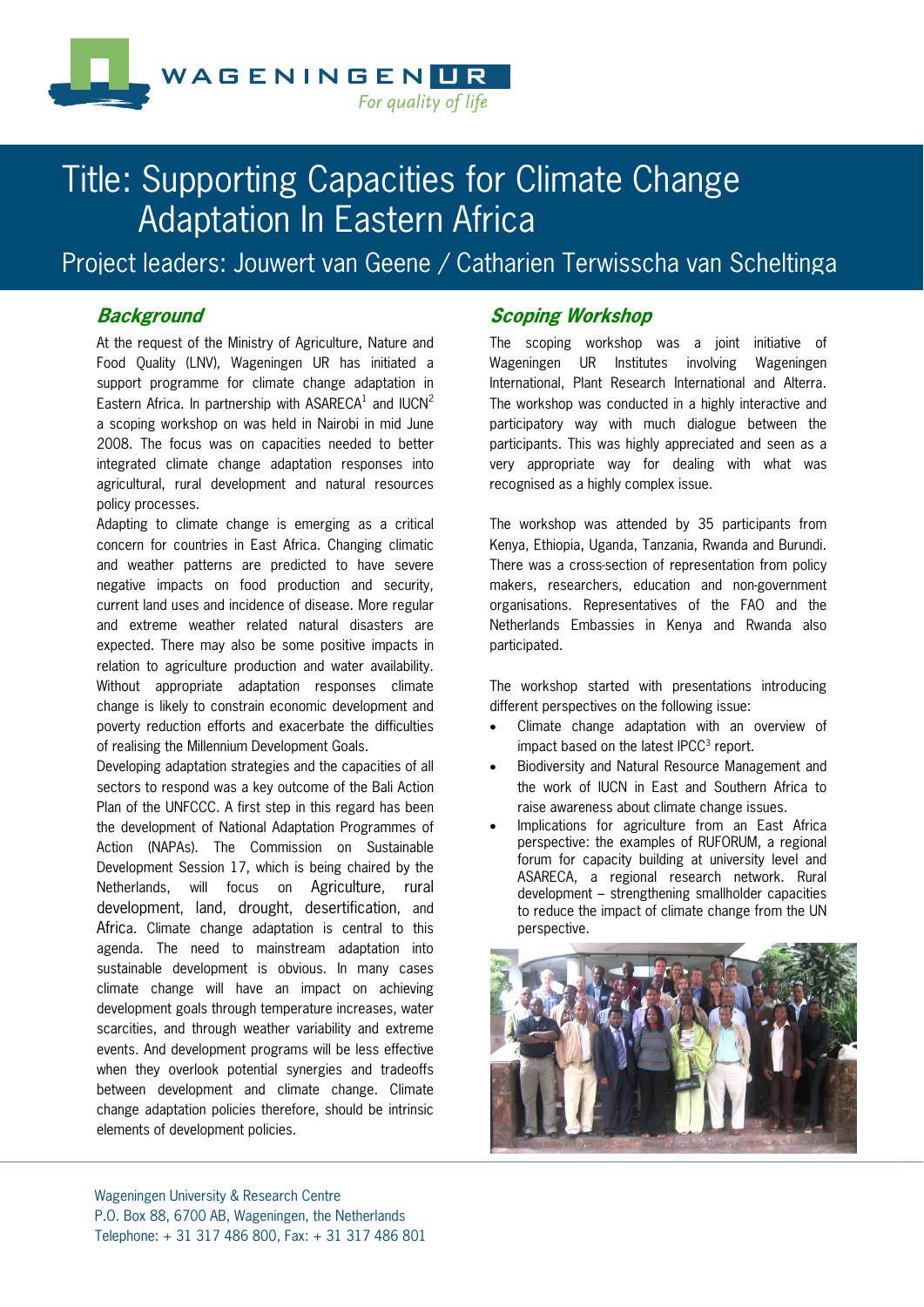

The presentations were followed by group discussions. The groups were divided according to agro-ecological zones to look at how vulnerable people and ecosystems are to climate change. We also identified hot spots in the zones. Key message from this discussion was that **climate change is real**, it creates **uncertainties and opportunities**, and it is a **complex** issue.

Next the policy challenges in adapting to the vulnerabilities identified during the earlier discussion. This was introduced with a presentation by Hayo Haanstra (LNV) presenting the case of the Netherlands. Groups of participants then explored the policy challenges within the East African context. The key challenges are:

- 1. Having access to relevant (scientific) knowledge for decision making
- 2. Integrating climate change into economic and development strategies (mainstreaming)
- 3. Participatory policy making
- 4. Engaging with global negotiations
- 5. Cooperation across sectors
- 6. Political commitment to act

The group also explored current relevant initiatives in the region and had a discussion on what is capacity development. Many initiatives are currently being undertaken, some specifically addressing climate change issues, others integrating climate change in their focus. There is no place with an overview of all current initiatives and it is developing and changing all the time<sup>iv</sup>.

The workshop then focused on capacity development. It was established that **adapting to climate change requires new knowledge and capacities**. It is not just about delivering scientific knowledge on climate change but applicable knowledge, and the support to develop the capacities to act adequately. The participants also thought that there is a need to develop more capacity to deal with uncertainties, both in science and in policy development and implementation. Consequently the different capacity needs were identified for the different ecological zones. A wide agenda emerged with a clear request from regional actors for input and support from Wageningen UR. Ideas for such support included a followup high level forum for policy makers, specific technical advice, capacity development for researchers and policy makers, greater integration of climate change into university curriculum, regional network development, training programmes, improving public awareness raising and enhancing international negotiation capacities.

# **Conclusions and Way Forward**

A clear message emerged from the workshop - that much **more effort is needed to fully integrate climate change adaptation into agriculture and natural resource sector plans and economic development policies and strategies**. Limited understanding of climate change and weak capacities for adaptation, across government, civil society and private sector actors, was seen as critical constraint to developing and implementing an appropriate policy response. Substantional capacity development was also seen as being critical for implementing the NAPAs.

A steering group involving 6 regional organisations and Wageningen UR was established. In consultation with the Ministry of Agriculture, Nature and Food Quality, a set of follow up initiatives are now being planned and the resources to support this are being sought. Climate change adaptation will be a key theme in the 2009 Policy Support Cluster International Programme of the Ministry.

In the follow-up of the scoping workshop there is an important role for international and local knowledge institutions to provide support in capacity development for climate change adaptation policy development in East Africa. It is not just about delivering scientific knowledge on climate change but applicable knowledge, and the support to develop the capacity to act adequately, and in line with sustainable development objectives.

**Capacity development for climate change adaptation is about learning to deal with uncertainties, both in science and in policy development and implementation.** This includes capacities to assess and analyze climate change and identify possible impacts on agriculture and NRM at different scales are needed. It may be necessary to develop different scenarios and develop a kind of adaptive management both for policy development and implementation. This builds on the skills to find information and to do research on these issues. It also requires the capacities at the level of government staff to deal with a variety of stakeholders, to cooperate in a complex environment, create the necessary institutional set-up and to deal effectively with possible conflicts. In order to find solutions to very complex issues different stakeholders may need to come together in constructive dialogue and joint learning, informed by scientific understanding and technological opportunities.

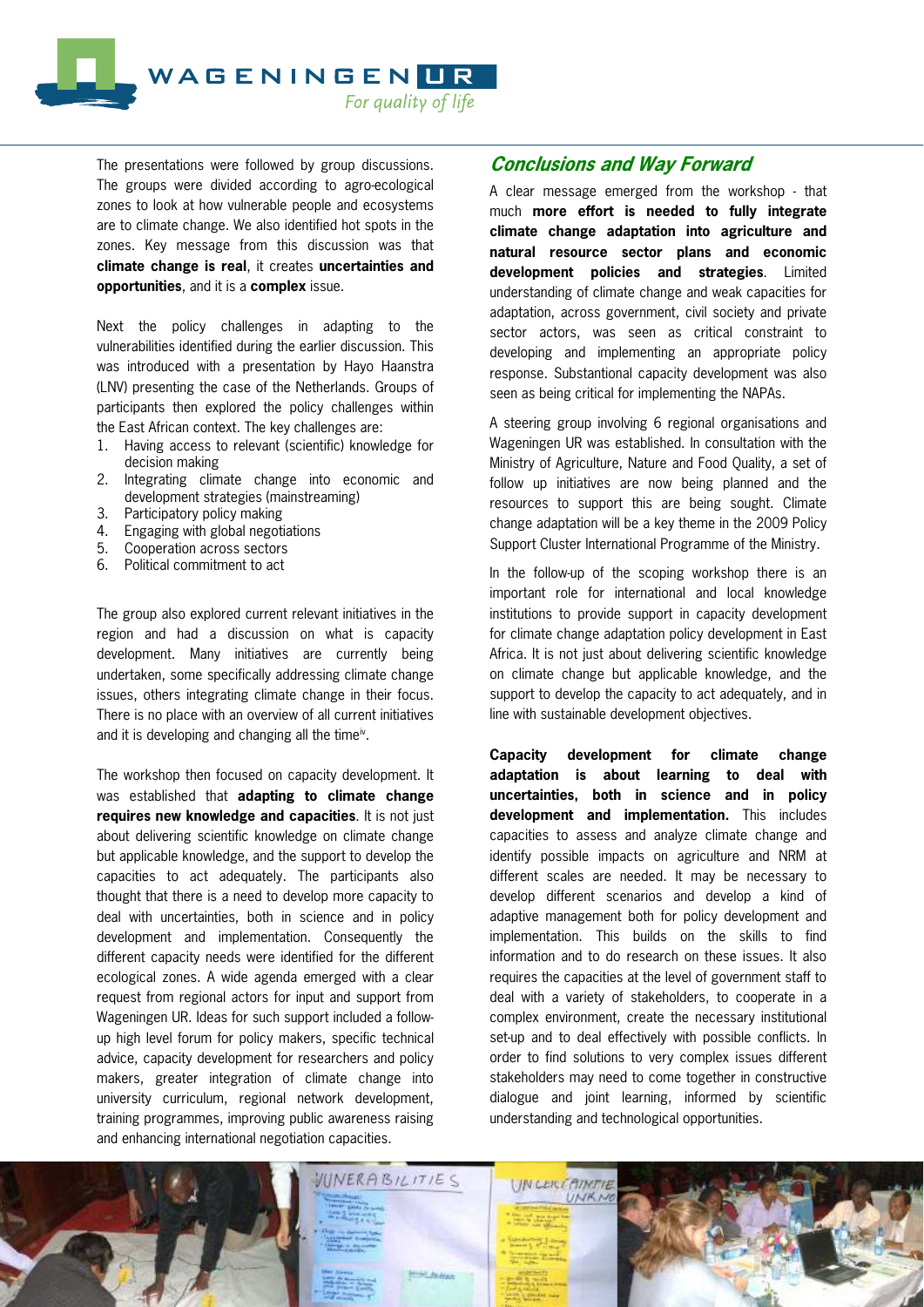

This initiative will continue to build on and strengthen the existing links between research, policy and practices in and between the countries involved.

The objectives for follow-up already during 2008 are:

- 1. To maintain and develop the network of potential East Africa partners initiated in the June scoping workshop
- 2. To prepare a high research/policy forum to be held in East Africa during the first quarter of 2009
- 3. To prepare for training and capacity development activities to be carried out in 2009
- 4. To ensure coordination and linkages within Wageningen UR and with other regional and international climate change adaptation initiatives

# **Further Information**

More information and background documents about this initiative and on climate change adaptation: http://portals.wi.wur.nl/climatechange/?Welcome Full report of the workshop:

http://portals.wi.wur.nl/climatechange/?Output\_workshop Jouwert.vangeene@wur.nl / Catharien.Terwisscha@wur.nl

# **Short statements**



## **Dr. Jan Verhagen, PRI, Wageningen UR**

Adaptation is not new, we have always done this, now we have to take it forward in development strategies. Government should look at long term development like investments, high dam power, etc. It is about making decisions taking

risks and uncertainty into account. (…)

There are two components to climate proof development: it should be climate safe and climate friendly. We need to understand what people are already doing. And whether their solutions would be sufficient, given the developments at hand. We need to take vulnerability into account, e.g. how vulnerable are your investments, policies, etc. Increasing resilience means reducing vulnerability and is therefore important.

## **Dr. Excellent Hachileka, IUCN-ESARO**

Communication between researchers, policy-makers,



managers, politicians and communities about the threats of climate change for biodiversity and natural resources must be improved. There is the need to raise awareness on the implications of climate change for sustainable natural resources management and develop

adaptation strategies and improved climate risk management options. We need to build capacity to improve the understanding of the implications of climate variability and climate change for ecosystems and biodiversity and find working knowledge of methods and selected tools for assessing climate change impacts to ecosystems, species and human livelihoods. Support is needed for natural resources managers and policymakers at the local, national and regional levels to start to design adaptive policies for adaptation to climate change impacts on biodiversity and natural resources.

### **Dr. Oliver V. Wassonga, RUFORUM**

RUFORUM is a regional university forum for capacity building in agriculture<sup>y.</sup> The objective is building capacity for capacity development (e.g. train the 'trainer' at universities). Addressing problems for agricultural development in Sub Saharan Africa by placing universities into development context to cause impact. Points of attention are quality and focus of higher education and how to recreate African universities for relevance to development. Challenges currently being faced are that the staff is not competent, although everybody knows climate change is a cross cutting issue and is very important. Furthermore there is a lack of partnerships, most organizations operate on their own, but there should be more collaboration.

#### **Dr. Fina Opio, ASARECA**



ASARECA is "the Association for strengthening Agricultural Research in Eastern and Central Africa". 10 African countries are part of ASARECA<sup>vi</sup>. ASARECA is interested in climate change because they agree with the UNDP Human Development Report (2006) that states: "nowhere is the